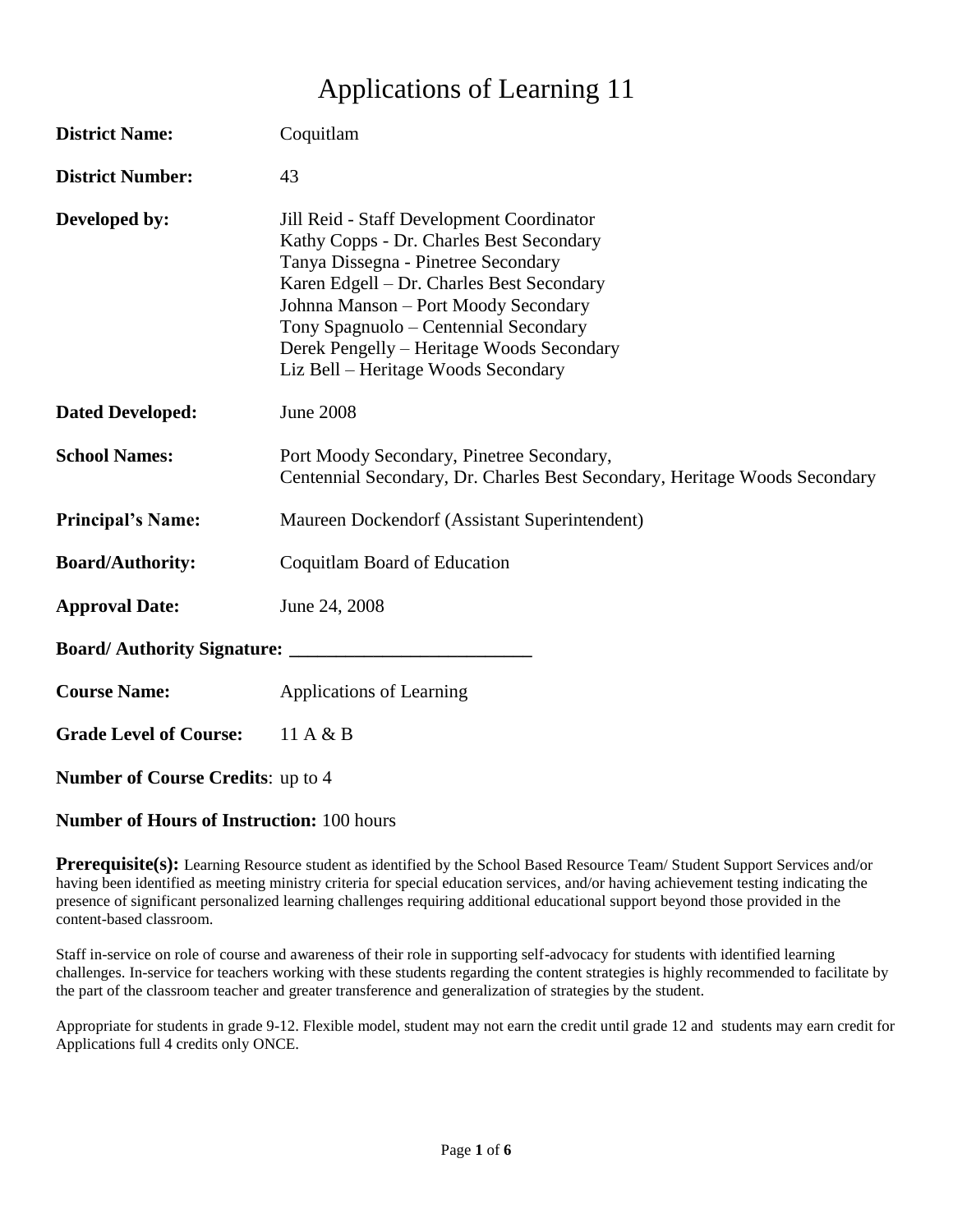## **Special Training, Facilities or Equipment Required:**

Staff should be familiar with the Ministry of Education Special Education policies, secondary school curriculum and be Special Education trained and/or have several years of experience working with students experiencing barriers to their learning. May be some content area training needed.

## **Facilities Required:**

A classroom setting conducive to small group learning & instruction

## **Equipment Required:**

Computers, scanners, printer, computer technology products (input devices/ switches, augmentative communication devices, speech recognition/voice controlled systems) & software.

## **Course Synopsis:**

The intent of this course is to support students who are currently experiencing challenges and lack of success in meeting learning requirements for the Graduation Program. These students typically struggle to act as self-regulating learners who can identify their needs, and effectively and appropriately apply a flexible "tool box" of learning strategies in order to support themselves in being successful learners.

This course takes an asset-based approach to learning. Instructional design is based upon the strengths of the student. Applications of Learning 11 will provide students with in-depth opportunities to participate in learning experiences developed through self-evaluation that supports the student in identifying their learning profile – strengths, challenges and preferences. Students will constantly cycle through learning experiences where they reflect on their personal learning profile and receive personalized learning-strategy instruction intended to bridge gaps between the student and their classroom learning contexts. Students will be expected to demonstrate effective use of a strategy under the supervision of the Learning Centre personnel, and then apply the strategy to classroom assignments and learning experiences with prompts. Finally, in order to earn full credit the student must demonstrate the ability to independently select and apply learning strategies that maximize learning success in their various classroom contexts. Strategy instruction will be highly personalized and relevant to the goals of the student.

Curriculum Organizers:

- 1.) Knowledge of Self and Strategies
- 2.) Making Decisions
- 3.) Application of Skills and Strategies
- 4.) Understanding Assessment and Instruction as a Student

## **Rationale**

Credit courses are highly valued by students, teachers and parents. They reflect widely understood learning outcomes with rigorous standards. Students typically earn these credits and see their achievement reflected in letter-grades and percentages that appear on their transcript. For some students it is appropriate that the learning that occurs in "Support Block" be recognized and valued as having a standard of learning with widely understood learning outcomes for which they earn credit. Students receiving learning support time who will benefit from having their learning measured against the learning outcomes in this course need to know they are expected to meet the identified learning outcomes – apply their "learning about learning" across their classroom environments independently and see the relevance in what they do in the learning support time across their curricular classrooms.

Applications of Learning 11 is intended for students who are, as a result of their complex learning profile, not developing as autonomous, self-regulated learners through the typical classroom experience. The course is intended for students with learning difficulties or identified learning disabilities, students having difficulty learning content, students who need support for their work and students who have been recommended through the School Based Resource Team and/ or Counselor. This course is NOT for all students with scheduled learning support time. The intent of the structured assessment, instruction and evaluation in this course is to increase the positive experience and relevance some students have in their learning support time. For some students the pressure of evaluation against standards and outcomes would be stressful and thus de-motivating.

Students who currently receive learning support from specialized personnel typically forego an elective and schedule a no-credit Learning Support Block in their timetable. For many students this is appropriate. For some students a credit option is appropriate. Students in supports blocks are also typically enrolled in the courses necessary for them to meet graduation program expectations. This is the appropriate context for students to cycle through a gradual release of responsibility model where strategy instruction takes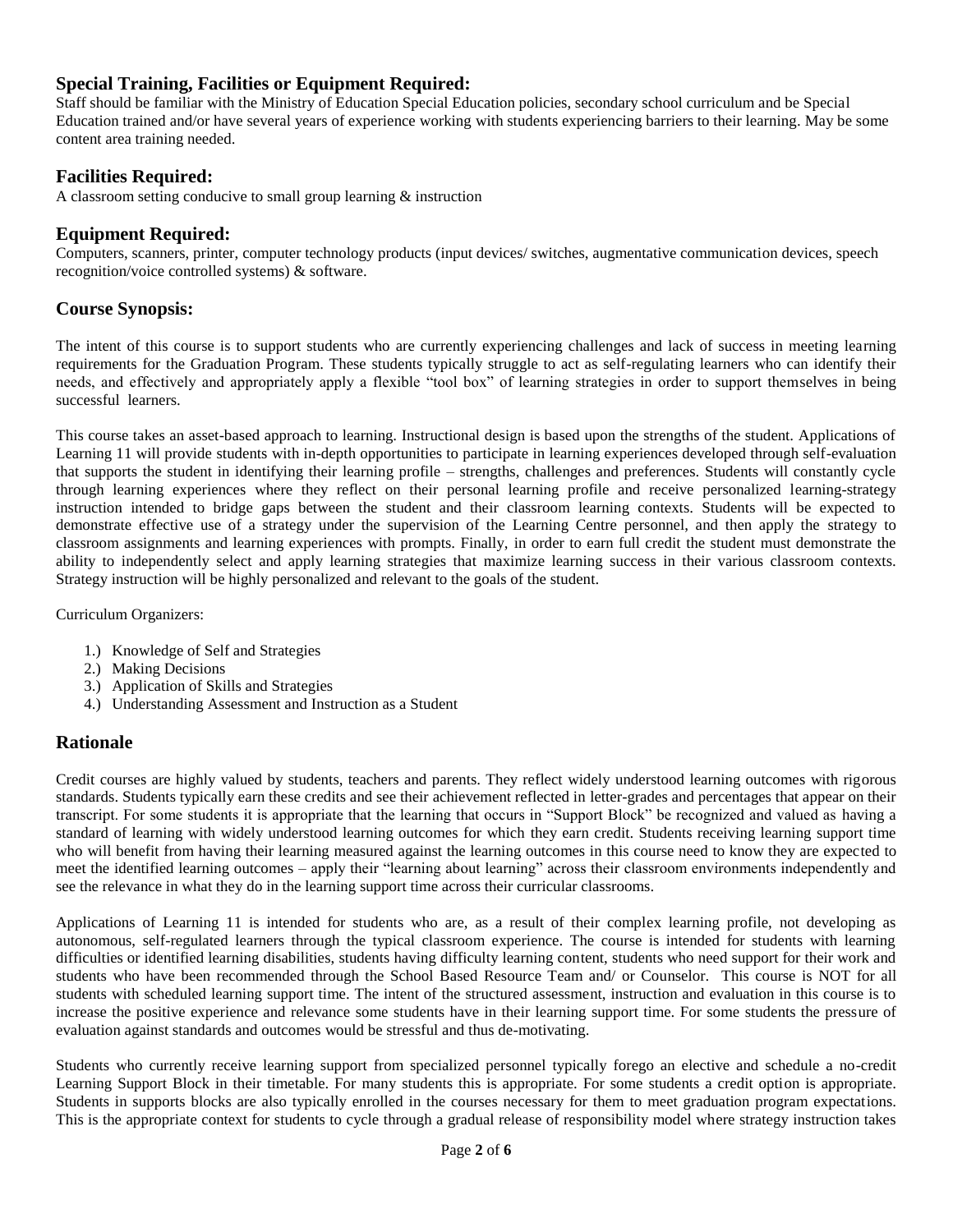place in the learning support block, students then practice applying the learning strategies - with feedback from Learning Support staff. Students then immediately have the opportunity to apply the strategy within their current classroom learning expectations, evaluate the effectiveness of the learning strategy and then through a reflective process, incorporate the strategy into their personal "tool kit" or abandon the strategy as ineffective for them.

The instructional content in Learning Support Blocks is highly individualized and relevant to the learning needs arising across contexts for the student at a particular time. By necessity it is fluid, flexible and atypical to traditional credit courses. However, there is a deep underlying structure to this teaching and learning that is reflected in the curricular organizers and outcomes, for which it is appropriate for some students to receive assessment, evaluation and credit toward graduation.

## **Unit Descriptions**

## **Unit 1: Strategies/Theories for Understanding self**

*Students will be able to…*

- describe Howard Gardner's theory of Multiple Intelligences
- identify their personal multiple intelligences profile
- describe how their profile impacts there learning strengths, preferences and weaknesses
- evaluate their classroom settings and discuss how they can maximize their learning in knowing their MI profile
- describe the learning modalities (auditory, visual, kinesthetic)
- identify their learning modalities preferences
- analyze their learning and identify evidence that supports their learning modalities preferences across their classroom settings
- evaluate their classroom settings and identify how they can maximize their learning by utilizing their preferred learning modalities
- describe their learning style preferences (right brain, left brain etc.)
- describe elements of various personality, personal needs type indicators from the list below (others may be included)
- identify possible personality/group dynamic preferences working with a selection of theories from below
- analyze various classroom settings for evidence of their preferences, strengths and challenges in the context of some of their preferences
- synthesize the learning and personality preferences into an overall personal learning profile in the context of a variety of classroom settings

Habits of Mind Group Dynamics / Co-op learning Maslow's Hierarchy Myers-Briggs for Youth

#### **Unit 2: Skills**

*Students will be able to…*

- describe and identify various graphic organizers and discuss their typical uses "T" charts, Venn diagrams, flow charts etc.
- $\bullet$  use graphic organizers for various tasks: including but not limited to  $-\text{``T''}$  charts, Venn diagrams, flow charts, etc.
- describe the reading fluency log tool and discuss why and when it is used
- use a fluency log to demonstrate and reflect upon understanding when "reading to learn"
- demonstrate the ability to use a Cornell notes format for note taking
- identify main ideas and key points for the purpose of note-taking and summarizing for understanding
- describe the writing process as one approach to organizing thinking and writing effectively
- demonstrate various approaches to writing for the purpose of the task summarizing, narrative, expository, demonstrating comprehension, in a virtual environment
- describe at least two strategies for learning academic vocabulary
- discuss the need for learning subject specific vocabulary
- identify the advantages and disadvantages of assistive technology tools such as "spell-check," "grammar-check," and…when word processing
- identify and demonstrate the ability to use assistive technology tools such as Kurzweil as strategies that support personal learning profile
- evaluate and apply assistive technology tools in order to develop a repertoire of technology-assisted learning strategies reflective of learning profile
- evaluate and determine when working with others is appropriate to learning profile
- demonstrate the ability to work with others to learn
- support others in learning through group and partner work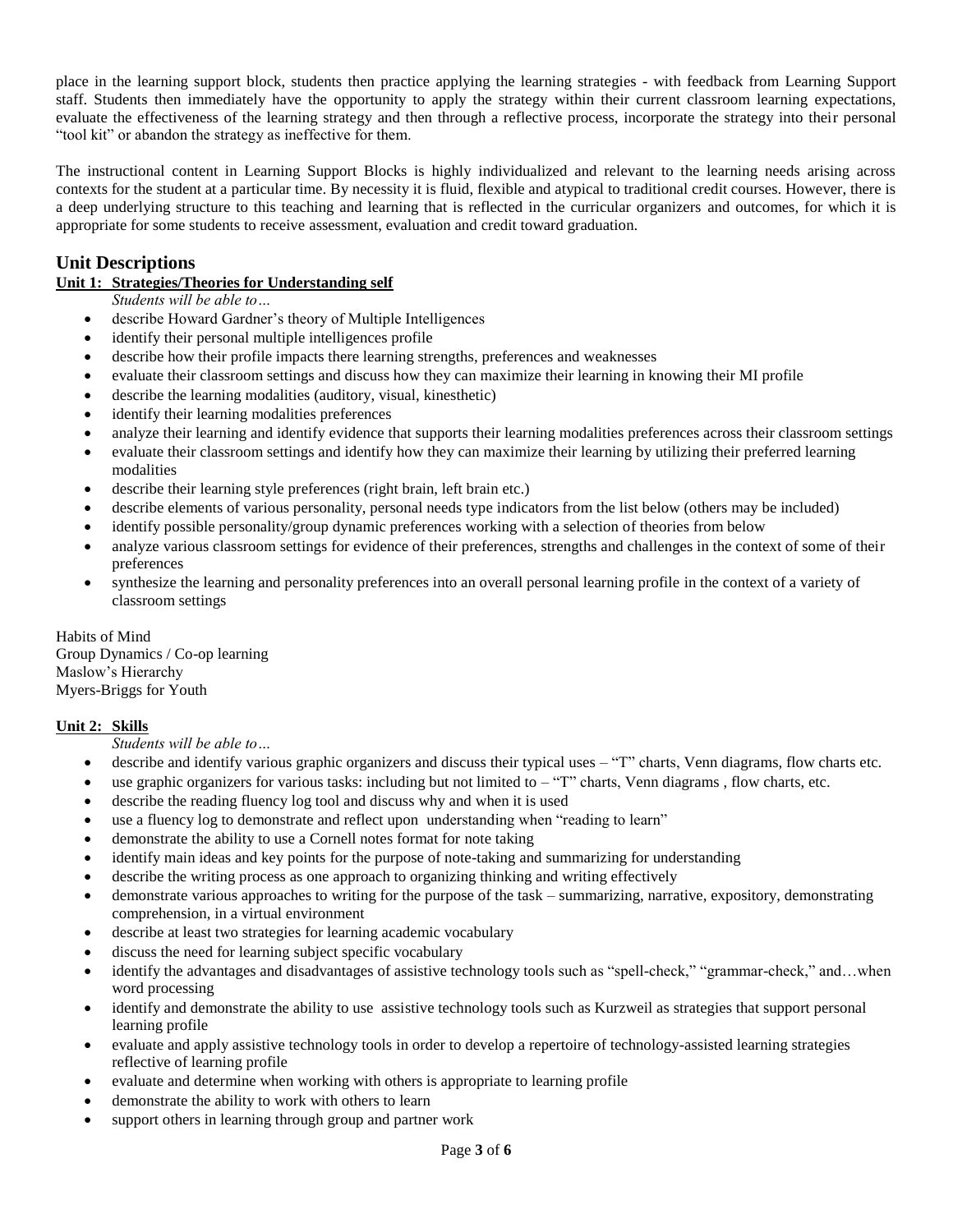- describe 2-3 test preparation and test taking strategies appropriate to learning profile
- evaluate specific classes and determine which test preparation and test taking strategies would be appropriate for context

#### **Unit 3: Decision Making**

*Students will be able to…*

- identify the learning intentions and success criteria for various learning activities
- demonstrate appropriate organizational skills, prioritization for learning activity (is it an essential task, or a building block task)
- describe possible challenges and barriers to their success in a learning activity given their learning profile and preferences
- develop a plan for completing learning activities reflective of profile and preferences
- discuss plan for completing target with appropriate school personnel
- advocate with appropriate school personnel for any necessary adaptations based upon learning profile and preferences evidence
- evaluate and reflect upon effectiveness of plan in completing learning activity throughout
- demonstrate the ability to accept and respond to feedback for learning from school personnel
- evaluate and apply appropriate skills for learning tasks from unit 3
- organize necessary skills and strategies into a plan when completing large or long-term projects

## **Unit 4: Understanding Assessment and Learning (Gradual Release of Responsibility)**

*Developing an understanding of how teachers evaluate work and the practical skills to self evaluate.*

- describe the difference between formative and summative assessment in various metaphors (i.e. sports metaphor the practice and the game)
- describe assessment that is "for" learning, "as" learning, and "of" learning
- reflect and evaluate learning against criteria, rubrics and exemplars to demonstrate self-assessment
- reflect and evaluate learning against criteria, rubrics and exemplars in order to provide descriptive feedback to peers
- evaluate learning with school personnel
- demonstrate the ability to self-evaluate give personal feedback for improvement based on assignment criteria
- advocate for self with classroom teachers to gain clarity on teacher expectations for assignments
- analyze student work samples and give feedback using criteria check lists, rubrics
- describe criteria expectations for assignments with various school personnel
- describe the purpose of a rubric or assignment criteria
- demonstrate the ability to identify criteria present in assignments prior to submission for teacher assessment
- describe the purpose of using a learning journal or reflection log as a tool for demonstrating metacognition learning about learning
- describe the role and purpose of portfolio assessment
- evaluate work as evidence of learning toward outcomes of Applications 11 and maintain in a portfolio

## **Assessment Components:**

- **•** Effective formative assessment via:
	- o Clearly articulated and understood learning intentions and success criteria
	- o Questions posed by students, peers and teachers to move learning forward Discussions and dialogue
	- o Feedback that is timely, clear and involves a plan
	- o Students are resources for themselves and others peer and self-assessment
	- o Student ownership

Formative assessment used to adapt learning experiences and inquiry plans on an on-going basis to meet specific learning goals.

Development, awareness and action, based upon metacognition intended to lead to learner independence and self-coaching.

Summative Assessment:

Summative assessments will be determined as students demonstrate proficiency/mastery toward particular learning outcomes. Summative assessments and final grades will reflect the following: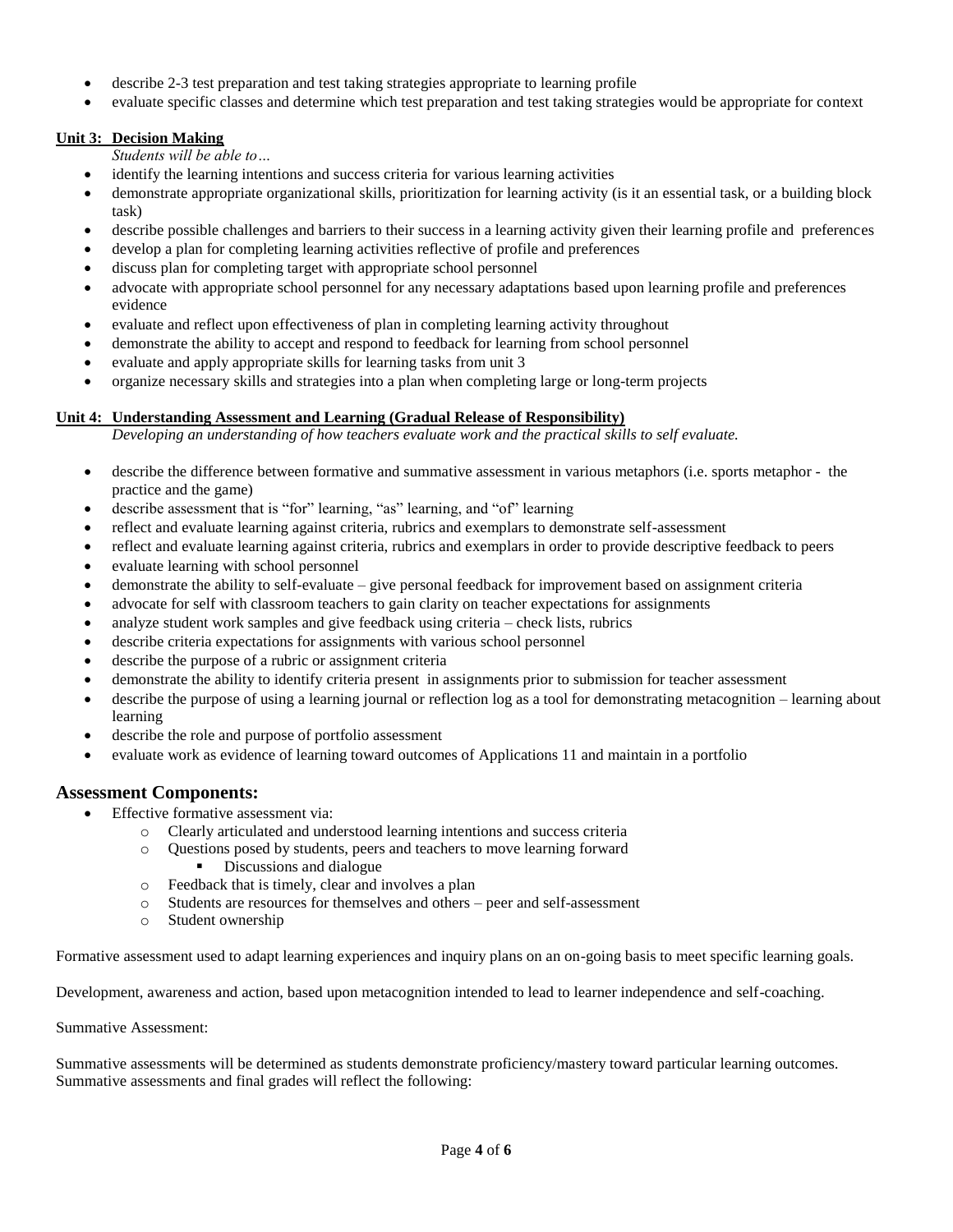- Students will work collaboratively with the teacher to determine summative achievement on assignments and letter grades based upon dialogue, and evidence of learning
- Behaviour and work habits will NOT be included when determining letter grades
- Marks will not be deducted for late work
- Extra credit and bonus marks will not be awarded
- Plagiarizing will not result in reduced marks/grades –the student will be required to demonstrate their learning authentically
- Attendance will not be considered toward letter grade
- Only individual learning demonstrated –no group marks will be used to determine grades
- Letter grades will reflect learning towards the learning outcomes articulated above
- Letter grades will be based upon criteria provided/agreed upon toward the learning outcomes
- Letter grades will be determined in relation to the learning outcomes not in comparison to the achievement of other students
- Poor work will not be assessed towards grades students will only be assessed on quality work
- Professional judgment and evidence will be used to determine final letter grade in consultation with the student
- Zeros will not be assigned to missed assignments all required assignments must be completed
- Formative or practice towards learning outcomes will not be included in final grade assessment
- Most recent evidence toward learning outcomes will be used to assign letter grades learning is not averaged over time

## **Credits Breakdown**

Rational: Students are recommended for this class if they are having difficulty in school and are screened by the Student services team. The design is to develop the awareness and skills required for success and autonomous learning. The course break up is designed to minimize the impact of the lost electives but maximize the learning opportunities for students having difficulties.

#### **APPLICATIONS 10– 2 Credits – 40-60 Hours**

| Student Profile         |  |
|-------------------------|--|
| <b>Core Assumptions</b> |  |

- *Core Assumptions*  developing strategies and learning about yourself - testing those strategies in a safe environment
- -must be enrolled in a Student Services Organized Classroom

*Course Goals*

-personal awareness -understanding of self as a learner -applications of those skills in Resource Classroom -can identify the skills and strategies that they have -choose appropriate learning strategies for their learning style -use a rubric to evaluate effective choices -choosing the appropriate strategy or skill in the Resource environment

-dependent, skills based

#### **APPLICATIONS 11A– 2 Credits – 40-60 Hours**

*Student Profile* -coaching, guided practice *Core Assumptions* -Same as above

**or**

-student needs to be accessing Student Services Academic Support on a regularly -if the student is working with counselor / youth worker / career counselor and **NOT** accessing information from course content, credit **CANNOT** be granted.

*Course Goals* – Building on the foundations from Applications 10 or new students in grade 11

-personal awareness

-understanding of self as a learner

-applications of those skills in Resource Classroom

-can identify the skills and strategies that they have

-choose appropriate learning strategies for their learning style

-use a rubric to evaluate effective choices

-choosing the appropriate strategy or skill in the Resource environment

#### **APPLICATIONS 11B –2 Credits – 40-60 Hours**

*Student Profile* - reflection, metacognition *Core Assumptions* **-** Using the strategies and skills taught in Applications 10 or 11A across various environments.